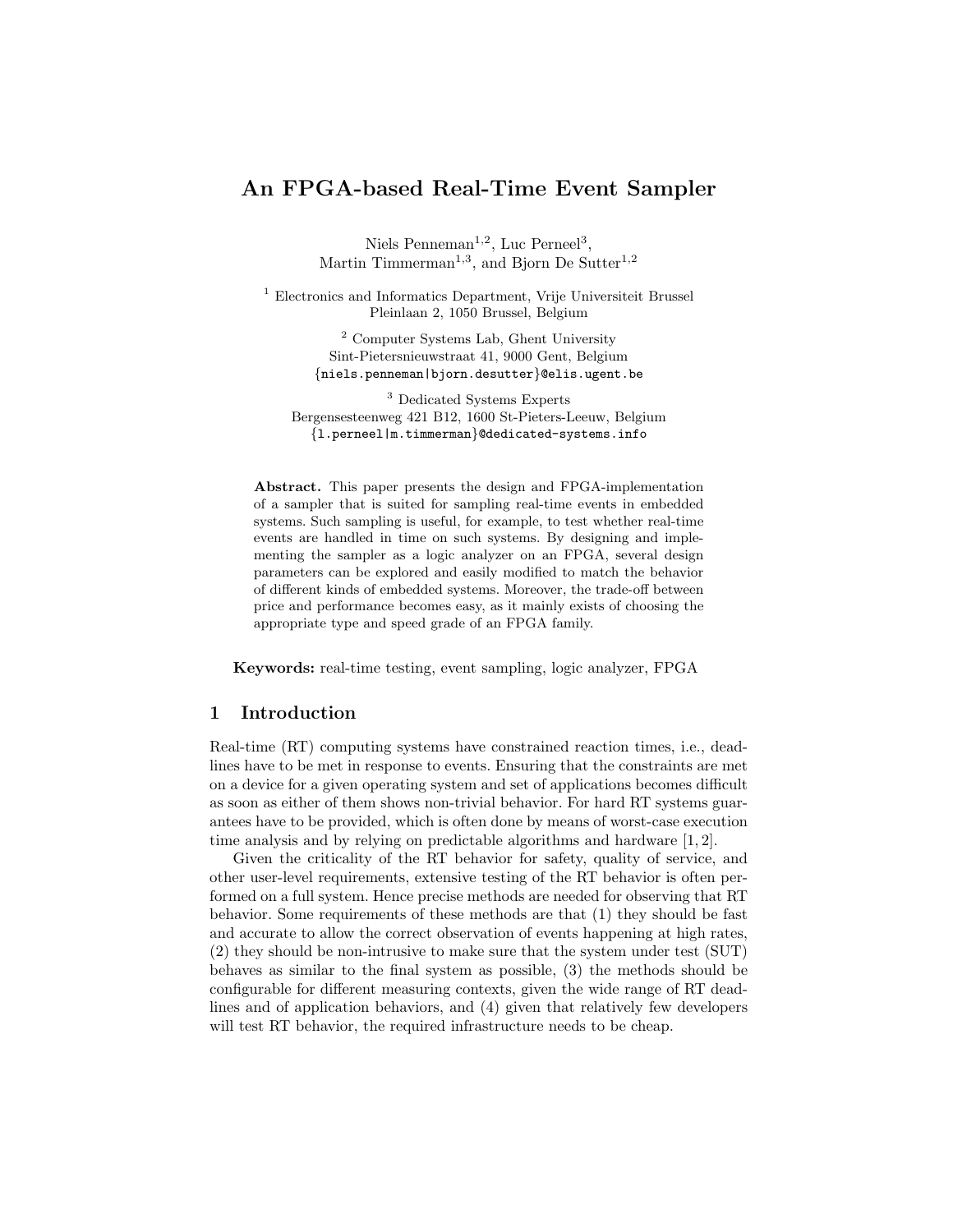On many embedded systems, the rate at which events occur is so high that software-only solutions cannot meet the first two requirements. This paper presents an FPGA-based event sampler which can be used in a hardwaresoftware cooperative approach. The SUT emits signals through hardware when events occur, which are then captured by the sampler. This system will be (1) fast enough because it runs on an FPGA, (2) reconfigurable by altering design parameters or by choosing different FPGAs, (3) cheap because it does not require high-end FPGAs, and (4) non-intrusive because the required changes to the SUT are minimal. Our proposal is in line with today's use of FPGAs to speed up EDA tasks such as software-hardware co-design and system simulation.

The remainder of this paper is structured as follows. Section 2 provides more background information on the problem of RT event sampling. The design of an FPGA-based sampler is presented in Section 3, after which Section 4 evaluates the performance obtained with this design, and Section 5 draws conclusions.

# 2 Real-Time Sampling System

The goal of our system is to sample signals emitted by the SUT, timestamp them, and send them to the tester's workstation for further interpretation.

Hardware signals corresponding to events on the SUT have to be emitted with the least possible intrusion on its behavior. Furthermore, the emitted signals have to reach the logic analyzer with predictable, fixed latency; otherwise, precise tracking of RT behavior is not possible. This rules out several existing communication interfaces such as PCI, PCI Express and IEEE 1149.1 JTAG.

By contrast, General Purpose Input Output (GPIO) interfaces can be controlled with fixed latency, using memory-mapped IO through GPIO registers. The adaptation of a RT OS to emit signals via a GPIO interface upon events is then limited to manual instrumentation of the code, adding at most a few instructions per event. Similar uses of GPIO can be found in, e.g., [3, 4].

Six commercially available logic analyzers have been evaluated [5–10]. None of these devices can sample for a prolonged time with high accuracy. Firstly, most of them sample continuously, instead of only storing samples as events occur. Hence, large amounts of data are generated. Secondly, the available memories tend to be too small to capture a reasonable amount of events.

It is clear that both a large memory and event-based sampling are key to solving our problem. For that reason, our design captures data from eight input channels: four channels for actual test data, two channels for interrupt generation testing, one channel for the SUT to signal an error, and one channel for timestamp counter overflow detection (optionally configurable as external input [11]).

Figure 1 shows an overview of our design. Samples are 32 bits in size, of which 8 map to the input signals, and 24 are dedicated to the timestamp. The timestamp is provided by a counter, operating at the sampling frequency. In order to reconstruct the exact timing, counter overflows are also stored as events. A control block on the data path enables the sampler to start and stop registering events. Users can interact with this block through the management interface. The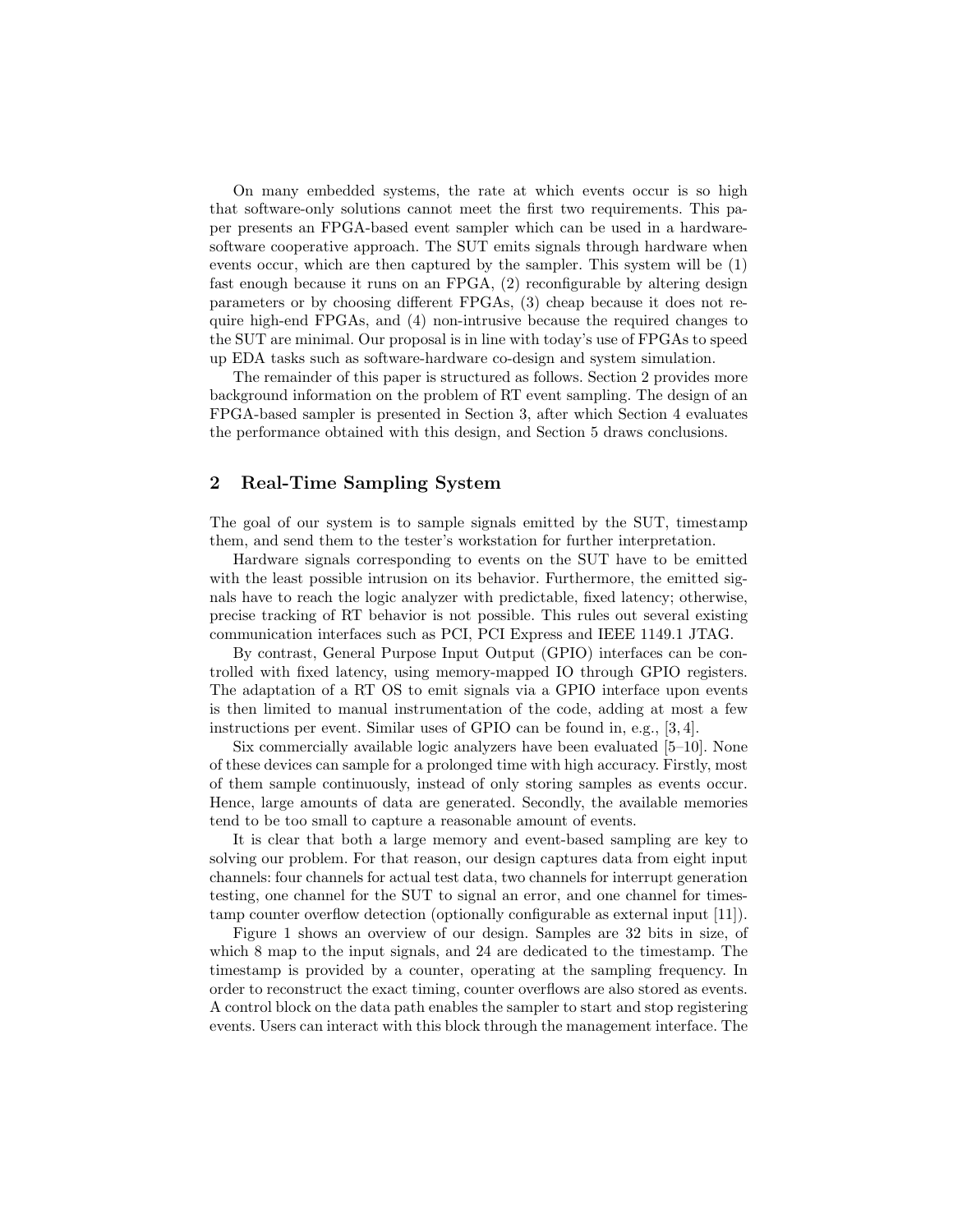

Fig. 1. Conceptual design of the logic analyzer device. Black arrows indicate data edges, while white arrows indicate control signals.

| Device  | Logic Elements 9kb Memory Blocks Total RAM Bits PLLs Global Clock Networks                |     |           |         |   |         |
|---------|-------------------------------------------------------------------------------------------|-----|-----------|---------|---|---------|
| EP3C25  | 24.624                                                                                    | 661 |           | 608.256 | 4 | $^{20}$ |
| EP3C40l | 39,600                                                                                    | 126 | 1.161.216 |         |   | 20      |
|         | <b>Table 1.</b> Overview of some relevant features of targeted Altera Cyclone III devices |     |           |         |   |         |

control block may also stop the sampling process whenever errors are detected, and provides reset functionality as a recovery mechanism. The samples stored in internal memory can be retrieved through the output interface.

# 3 Logic Analyzer Design

This section discusses the different components of our design as a so-called System on a Programmable Chip (SOPC) on Altera's Cyclone III FPGA devices. Although our design will also work on more advanced FPGAs, our design choices will be based on the EP3C25F324C8 FPGA. Some properties of the Cyclone III device family are presented in Table 1.

#### 3.1 Communication with the Workstation

As indicated on the right in Figure 1, the sampler needs to transmit sampled data to the workstation of the tester. Moreover, the tester must be able to control the sampler. Ethernet is fast enough for our purpose and future-proof with respect to commonly used workstation configurations. Although hardware TCP/IP stack implementations exist [12, 13], they are either limited in functionality or overly complex in terms of hardware and resource usage. Alternatively, Altera provides a SOPC development environment [14] with ready-to-use components [15–17], including the Nios II soft-core CPU and an Ethernet MAC suitable to run a software TCP/IP stack. Opting for this solution requires us to design a custom SOPC. The CPU can then be used to run both the TCP/IP stack and the software control over the whole sampler.

In the structure of the whole RT sampler design, the five components on the top right of Figure 2 implement the Ethernet interface. The Ethernet MAC core has two streaming interfaces, one for transmitting (TX) and one for reading (RX) data. Each of these interfaces needs to be connected to the data memory using scatter-gather DMA controller cores. The operation of these cores is defined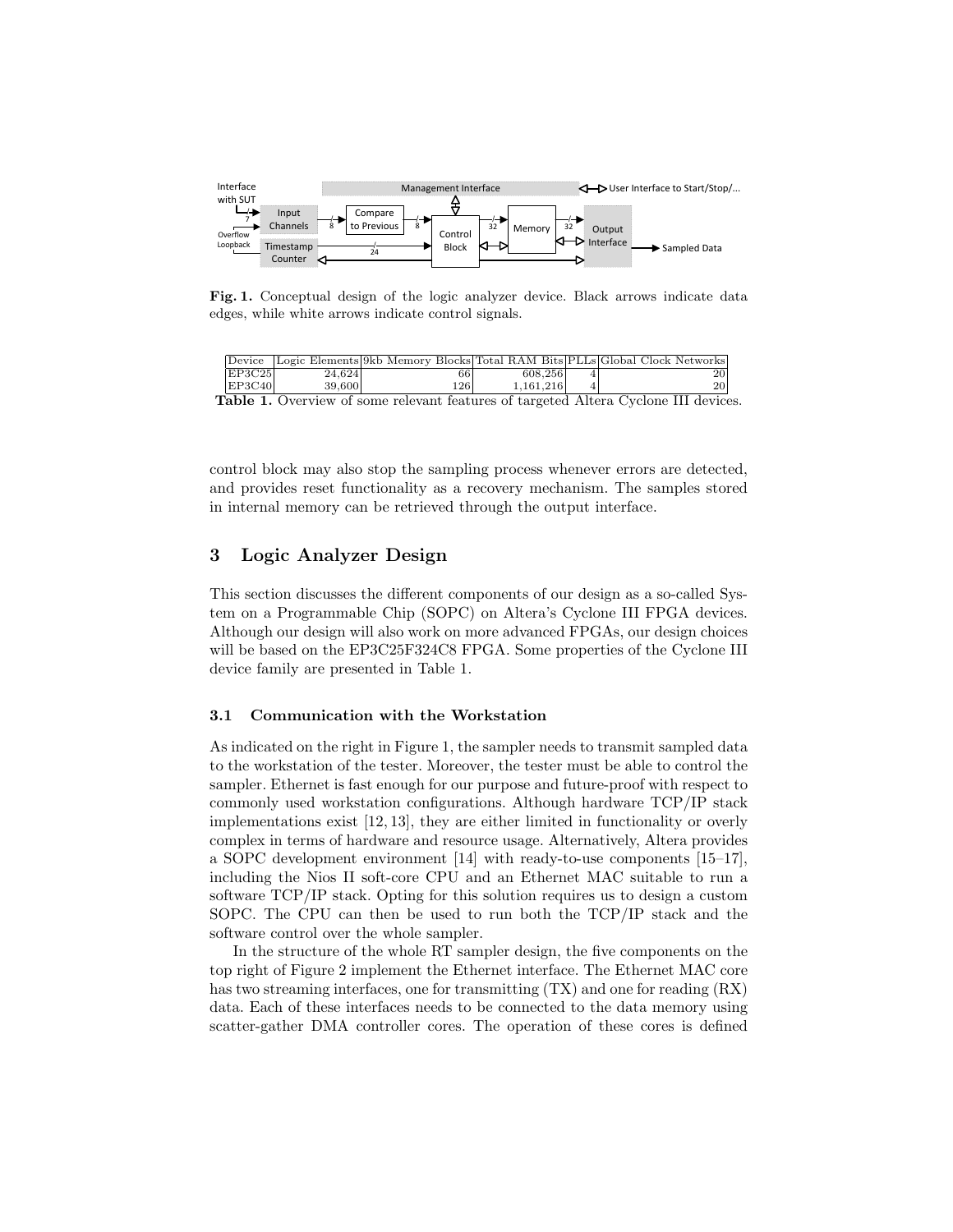

Fig. 2. Structure of the whole logic analyzer design.

through DMA descriptors. In order to improve performance, a separate on-chip memory region is allocated to hold these descriptors. The Nios II CPU connects to all of these components using memory-mapped interfaces. The Ethernet MAC and DMA cores implement slave ports and interrupt senders through which they can be controlled and monitored. The CPU also needs access to the DMA descriptor memory to allocate and initialize descriptors.

The software TCP/IP implementation running on the Nios II core controls all this hardware. Output data to be transmitted to the tester's workstation is obtained from external DDR SDRAM via the DDR SDRAM controller. The rationale for this type of memory is explained in Section 3.3.

## 3.2 Control over the Logic Analyzer

The Nios II CPU, on which the control software will run, comes in three different configurations [16]: economy, standard and fast. We chose the standard configuration: the fast configuration is too large, offering features our software cannot exploit, while the economy version does not offer enough performance.

The software [11] is built on the MicroC/OS-II RT OS [18]. Alternatives are available, such as uClinux [19] and eCos [20]. Their Nios II ports [21] were not considered because they were either outdated or lacked integration support with recent Altera software versions. The TCP/IP stack is provided by InterNiche.

The initial memory footprint of the software varies between 1256 and 1350 kB, depending on how much debug code is included. As detailed in Section 3.3, samples need to be moved from the SSRAM into the SDRAM before they can be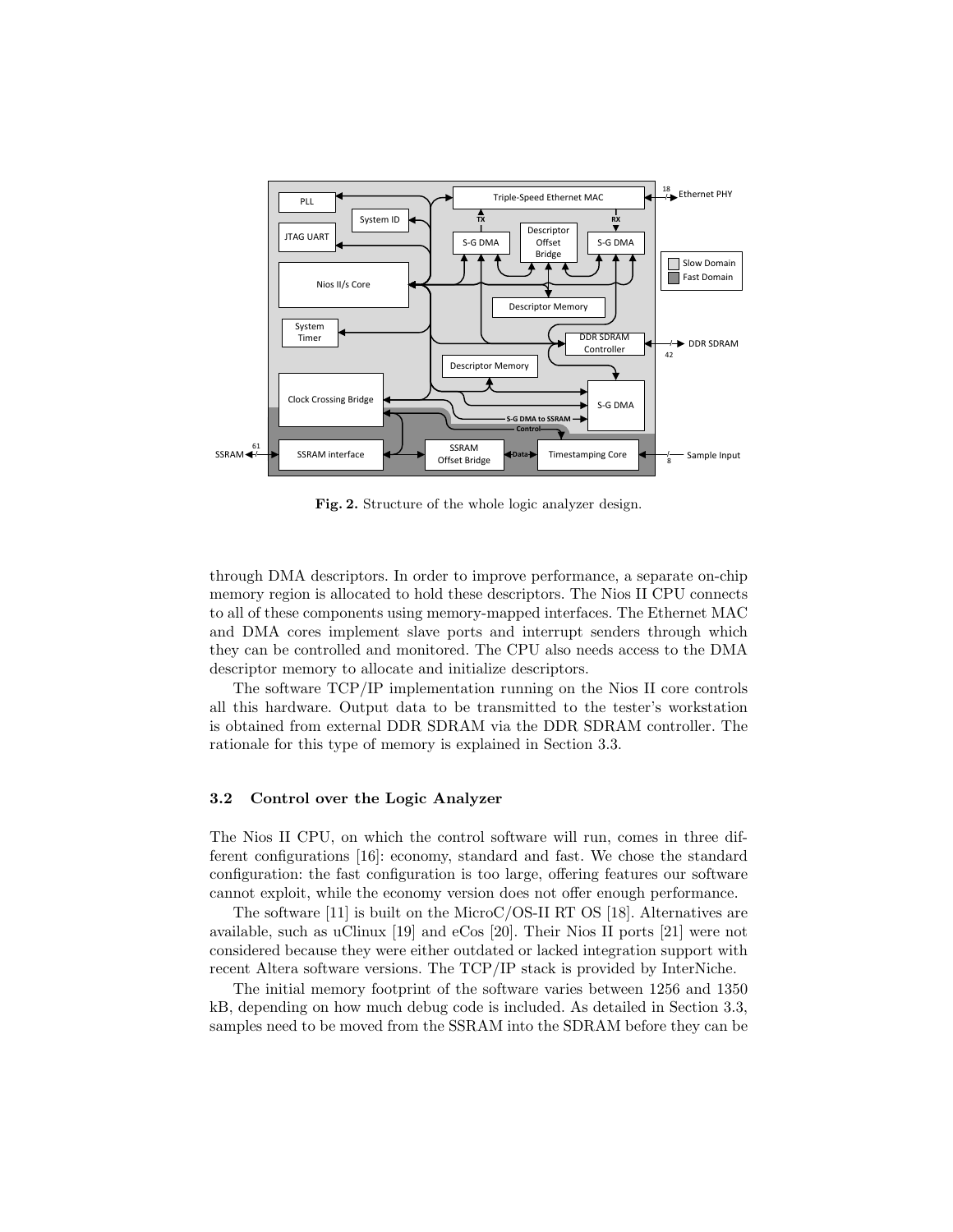

Fig. 3. SOPC components constituting the SSRAM interface.

sent over the network. Therefore, a buffer is allocated statically in the SDRAM with the size of the SSRAM, which accounts for 1024 kB of the footprint.

## 3.3 Memory Architecture

Our logic analyzer requires memories to store the timestamped signals before they are being transferred to the tester's workstation. We opted for an approach with three types of memory: on-chip RAM, SSRAM, and DDR SDRAM.

SSRAM provides burstable and hence predictable storage. The timestamping core acts as a master to this memory to store samples through the interface shown in Figure 3. The DMA controller at the bottom of Figure 2 also acts as a master to transfer samples from the SSRAM to the SDRAM through the clock crossing bridge. Clock crossing bridges add their address as an offset to the address of their slave components. Since Altera requires SOPC designs to use a flat memory model, offset bridges must be introduced to compensate for this behavior.

In order to prevent other components from interfering with the single-port SSRAM, the slower SDRAM is used as general-purpose data memory. This means that the Ethernet interface also gets its data from the SDRAM. Samples are transferred to this SDRAM from the SSRAM in a fast and predictable manner by the DMA controller, controlled by the software. By filling the buffer internal to the timestamping core instead of writing samples directly to the SSRAM, the SSRAM port can be freed to allow transfers to the SDRAM. Because the software controls both processes (unlike the Ethernet interface, which is also dependent on external factors), it is capable of scheduling the reads and writes to the SSRAM without blocking the timestamping core unnecessarily.

#### 3.4 Timestamping Core

The gateware for the actual timestamping needs to fit in Altera's SOPC model to allow interaction with other components such as the CPU and memory devices. For that reason the timestamping core is designed as a custom component following the Altera SOPC standards. This core samples external signals, adds timing information and manages an integrated on-chip buffer.

The pipelined data flow within the timestamping core is depicted in Figure 4. The timestamp counter is continuously incremented at the sampling frequency. First, raw input from the FPGA pins is combined with the value of the timestamp counter into a sample. Next, the input bits are compared with the relevant bits of the previous sample. When sampling is enabled and the inputs are different, the new sample is enqueued in the on-chip FIFO buffer.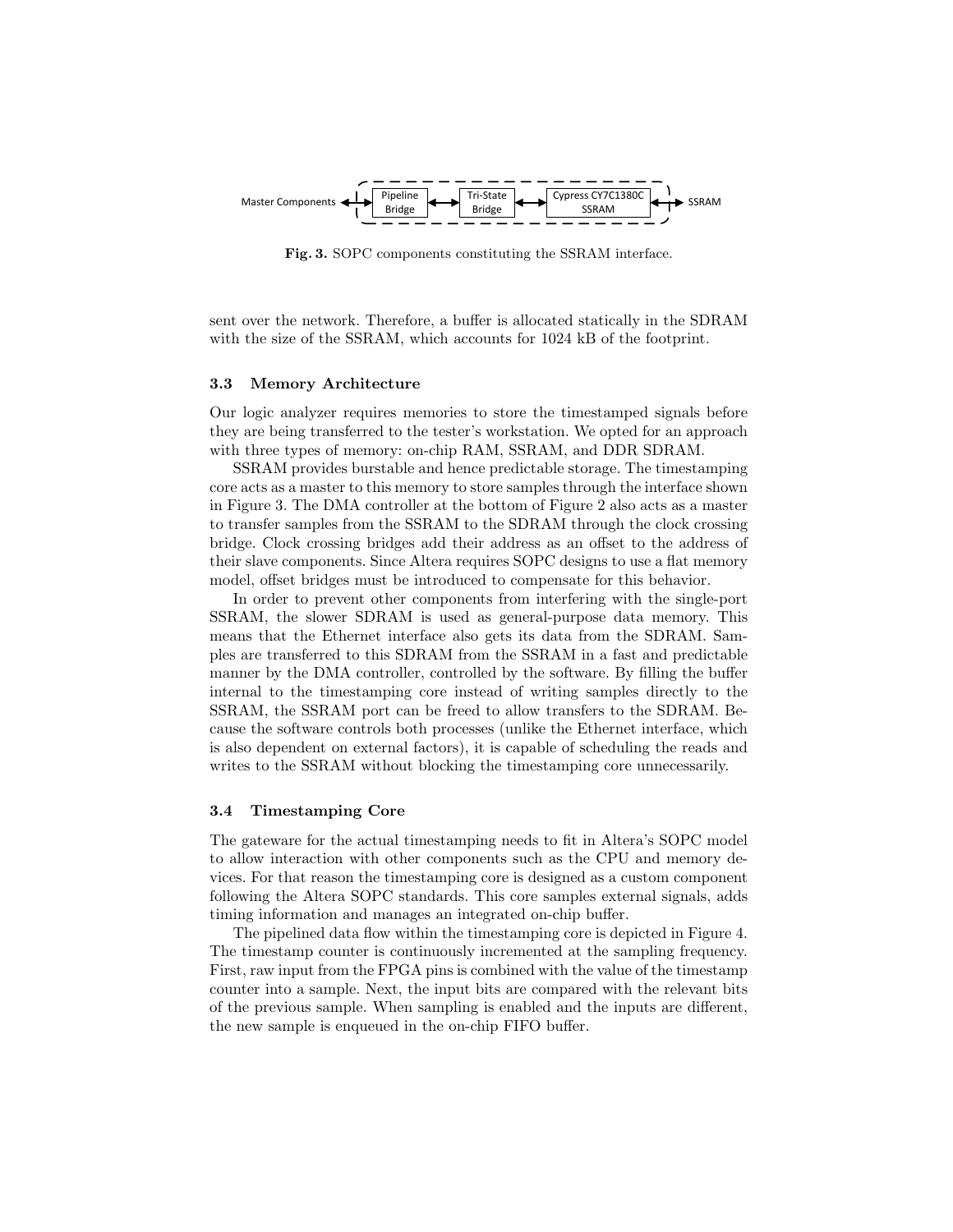

Fig. 4. Pipelined data flow within the timestamping core.

The on-chip FIFO buffer provides independent read and write ports. Adapter logic enables the read side to operate as a memory-mapped bus master. The address to write to in the SSRAM is provided by the address counter, which is incremented on each write operation. A separate sample counter keeps track of the number of samples written, and is incremented at the same time.

Due to the design of the memory-mapped master interface, the address counter starts just before the base address of the external memory. While the number of stored samples could be derived from the rightmost 19 bits of the destination address, doing so would require a 19-bit addition. Although reporting on this number is generally not a critical operation, detecting that the off-chip memory is full is however critical. In the separate sample counter, bit 19 indicates this condition. Therefore, using separate counters outperforms the solution with a 19-bit addition.

#### 3.5 Clock Domains and Other Logic

The whole design was split in two clock domains, because the control over the whole system is less time-critical than the components involved in sampling, allowing optimal placement on the FPGA of the latter. Both domains interface with each other through a clock crossing bridge as depicted in Figure 2.

#### 3.6 Tuning the Design

The sampling accuracy of our design can obviously be improved by using faster FPGAs or by using bigger ones on which the additional resources increase the freedom of the fitter, which will hence be able to reach higher clock speeds.

The accuracy can also be increased by introducing a third clock domain for the timestamping core, which runs at a higher clock rate than the SSRAM interface. In this configuration, the size of the FIFO buffer internal to the timestamping core will determine the maximum burst size. Larger buffers allow longer bursts, but also require larger FPGAs. Since our design uses 63 out of 66 memory blocks on our target device, there is barely any room left to experiment with these features. Using more memory blocks severely limits the freedom of the fitter, and hence results in a significant drop of the maximum sampling frequency.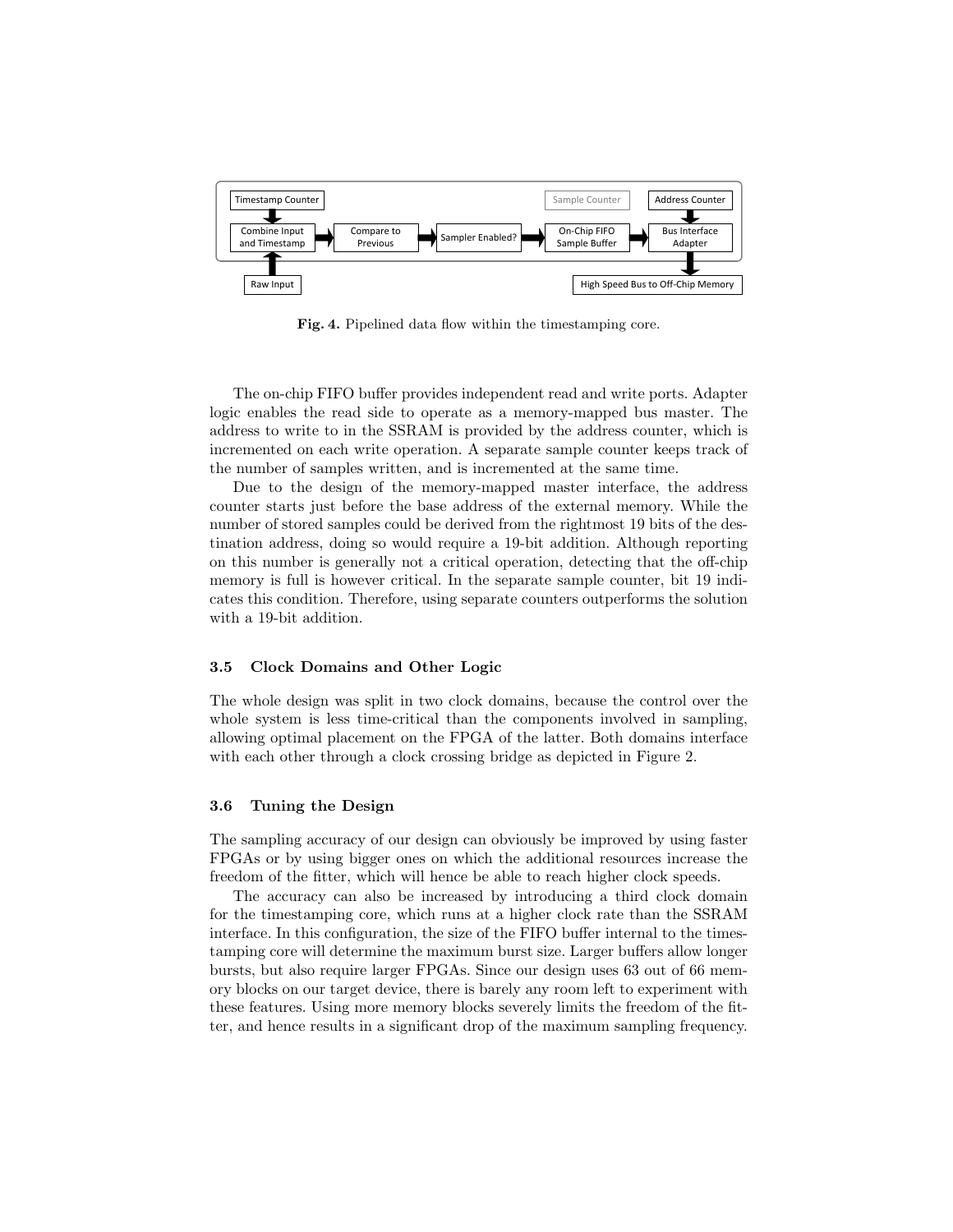

Logic Elements RAM bits 9kb Memory Blocks PLLs Pins  $16,670 (67.7%) [238,382 (39.2%)$  63 (95.5%) 2 (50.0%) 130 (60.2%) Table 2. Resource utilization of the complete design on an EP3C25F324 FPGA.

Fig. 5. Maximum sampling frequency obtained on several Cyclone III FPGAs.

# 4 Performance Evaluation

All synthesis was performed with Altera Quartus II v9.0 [14], targeting the Altera Cyclone III FPGA starter kit. Table 2 shows the resource utilization of the complete design on the target FPGA. Figure 5 shows the maximum sampling frequency on different Cyclone III devices. For each device, the SDRAM interface was set to operate at the maximum frequency according to its speed grade.

To interpret these results, one should know that the EP3C40F484 devices are next in line to EP3C25F324 devices when it comes to available LEs, M9K blocks, and configurable IO pins; detailed specifications are shown in Table 1. The larger devices result in a speed gain for the fastest (C6) and slowest (C8) speed grades. However, the difference for the C6 grade is not significant, as results may slightly vary with pin assignments or different synthesis parameters.

We can draw the following conclusions: Except for the C8 speed grade, the resource utilization of the device on the FPGA does not harm its performance. For sampling frequencies up to 150 MHz, the smallest, cheapest and slowest FPGA (EP3C25F324C8) is sufficient. For sampling frequencies up to 200 MHz, the C6 speed grade of the same size (EP3C25F324C6) is a safe bet.

# 5 Conclusions

This paper presented the design of an FPGA-based RT event sampler that can be used to test the RT behavior of embedded systems. It supports fast, nonintrusive sampling, and is cheap because low-cost FPGAs suffice. Its performance scales very well with different FGPA classes and speed grades. Furthermore, by changing some design parameters, such as buffer sizes, a wide range of RT behaviors can be targeted easily, e.g., with or without long bursts of events.